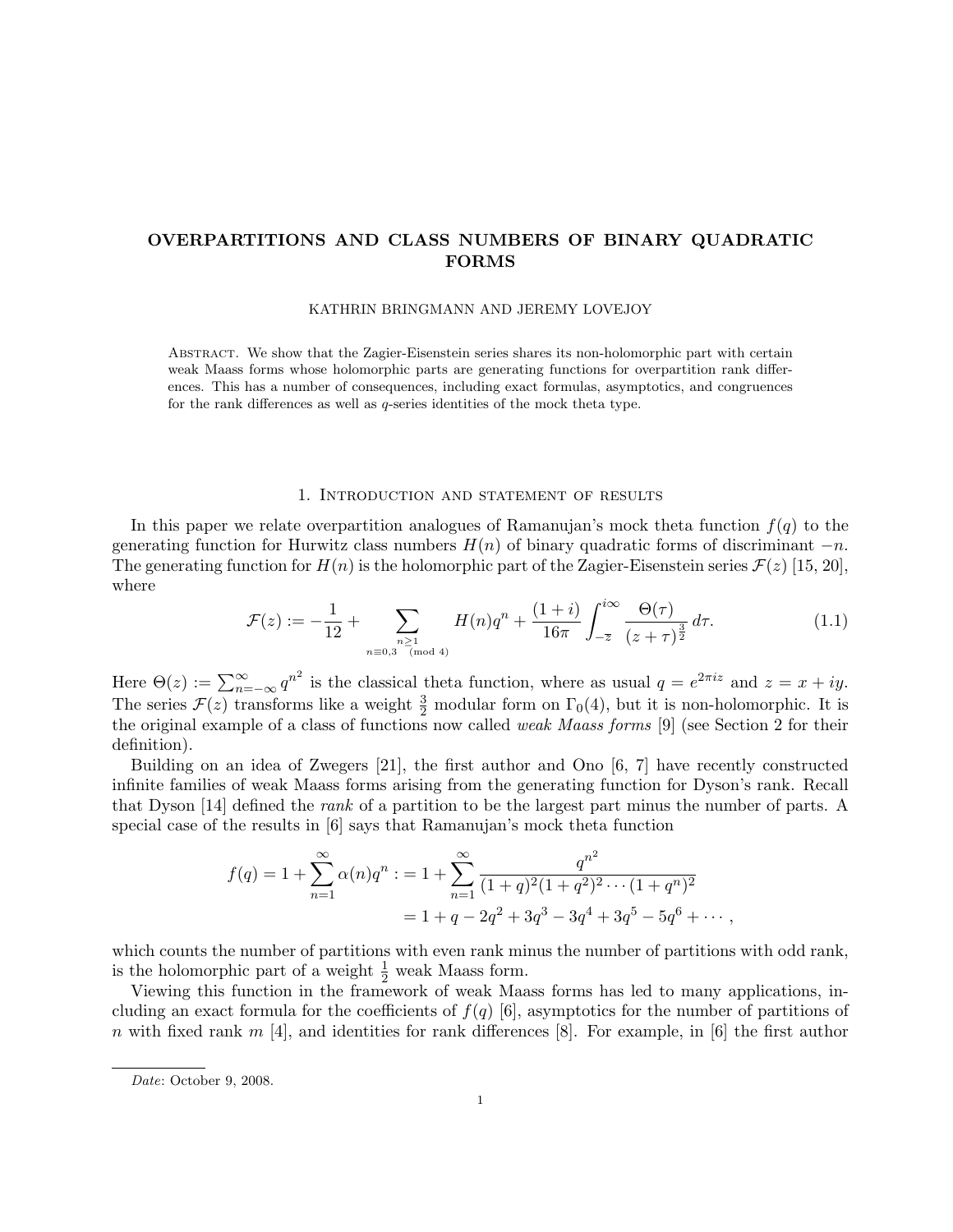and Ono proved an exact formula for  $\alpha(n)$  conjectured by Andrews and Dragonette [1, 12],

$$
\alpha(n) = \frac{\pi}{(24n-1)^{\frac{1}{4}}}\sum_{k=1}^{\infty} \frac{(-1)^{\lfloor \frac{k+1}{2} \rfloor} A_{2k} \left(n - \frac{k(1+(-1)^k)}{4}\right)}{k} \cdot I_{\frac{1}{2}}\left(\frac{\pi\sqrt{24n-1}}{12k}\right). \tag{1.2}
$$

Here  $A_{2k}(n)$  denotes a Kloosterman-type sum and  $I_{\frac{1}{2}}(x)$  is the usual Bessel function of order  $\frac{1}{2}$ .

In this paper we consider two analogues of Ramanujan's mock theta function  $f(q)$  in the setting of overpartitions. For the coefficients of these two series we give exact formulas which are of a completely different nature than (1.2). Namely, we will exhibit formulas in terms of the Hurwitz class number  $H(n)$ .

Recall that an *overpartition* of n is a partition in which the first occurrence of a number may be overlined. For example, the 14 overpartitions of 4 are

$$
4, \overline{4}, 3+1, \overline{3}+1, 3+\overline{1}, \overline{3}+\overline{1}, 2+2, \overline{2}+2, 2+1+1, \overline{2}+1+1, 2+\overline{1}+1, \overline{2}+\overline{1}+1, 1+1+1+1, \\ \overline{1}+1+1+1.
$$

As in the case of classical partitions, we define the rank of an overpartition to be its largest part minus the number of its parts, ignoring whether or not the parts are overlined.

Next recall the M2-rank, which was introduced by the second author [17] based on the work in [3]. To define it, we use the notation  $\ell(\cdot)$  to denote the largest part of an object,  $n(\cdot)$  to denote the number of parts, and  $\lambda_0$  for the subpartition of an overpartition consisting of the odd non-overlined parts. Then the M2-rank of an overpartition  $\lambda$  is

$$
M2\text{-rank}(\lambda) := \left\lceil \frac{\ell(\lambda)}{2} \right\rceil - n(\lambda) + n(\lambda_o) - \chi(\lambda),
$$

where  $\chi(\lambda) = 1$  if the largest part of  $\lambda$  is odd and non-overlined and  $\chi(\lambda) = 0$  otherwise. For example, the M2-rank of the overpartition  $5 + \overline{4} + 4 + \overline{3} + 1 + 1$  is  $3 - 6 + 3 - 1 = -1$ .

Now let  $\bar{p}_e(n)$  (resp.  $\bar{p}_o(n)$ ,  $M2_e(n)$ ,  $M2_o(n)$ ) denote the number of overpartitions of n with even rank (resp. odd rank, even M2-rank, odd M2-rank). For instance we have  $\bar{p}_e(4) = 2$ ,  $\bar{p}_o(4) = 12$ ,  $M2_e(4) = 6$ , and  $M2_o(4) = 8$ . We shall be concerned with the rank differences

$$
\begin{array}{rcl}\n\overline{\alpha}(n) & := & \overline{p}_e(n) - \overline{p}_o(n), \\
\overline{\alpha}_2(n) & := & M2_e(n) - M2_o(n),\n\end{array}
$$

whose generating functions are

$$
\overline{f}(q) := \sum_{n=0}^{\infty} \overline{\alpha}(n) q^n = 1 + 2q - 4q^2 + 8q^3 - 10q^4 + 8q^5 - 8q^6 + \cdots,
$$
  

$$
\overline{f}_2(q) := \sum_{n=0}^{\infty} \overline{\alpha}_2(n) q^n = 1 + 2q + 4q^2 - 2q^4 + 8q^5 + 8q^6 + \cdots.
$$

In [5] the authors showed that  $\overline{f}(q)$  is the holomorphic part of a weak Maass form of weight  $\frac{3}{2}$ (note the different weight from the partition case). Similar arguments will be used to show that  $\overline{f}_2(q)$  is also the holomorphic part of a weight  $\frac{3}{2}$  weak Maass form. Then we shall see that the non-holomorphic parts corresponding to  $\overline{f}(q)$  and  $\overline{f}_2(q)$  essentially match that of  $\mathcal{F}(z)$ . It turns out that the modular forms resulting from cancelling these non-holomorphic parts can also be written in terms of  $H(n)$ , yielding exact formulas for  $\overline{\alpha}(n)$  and  $\overline{\alpha}_2(n)$ .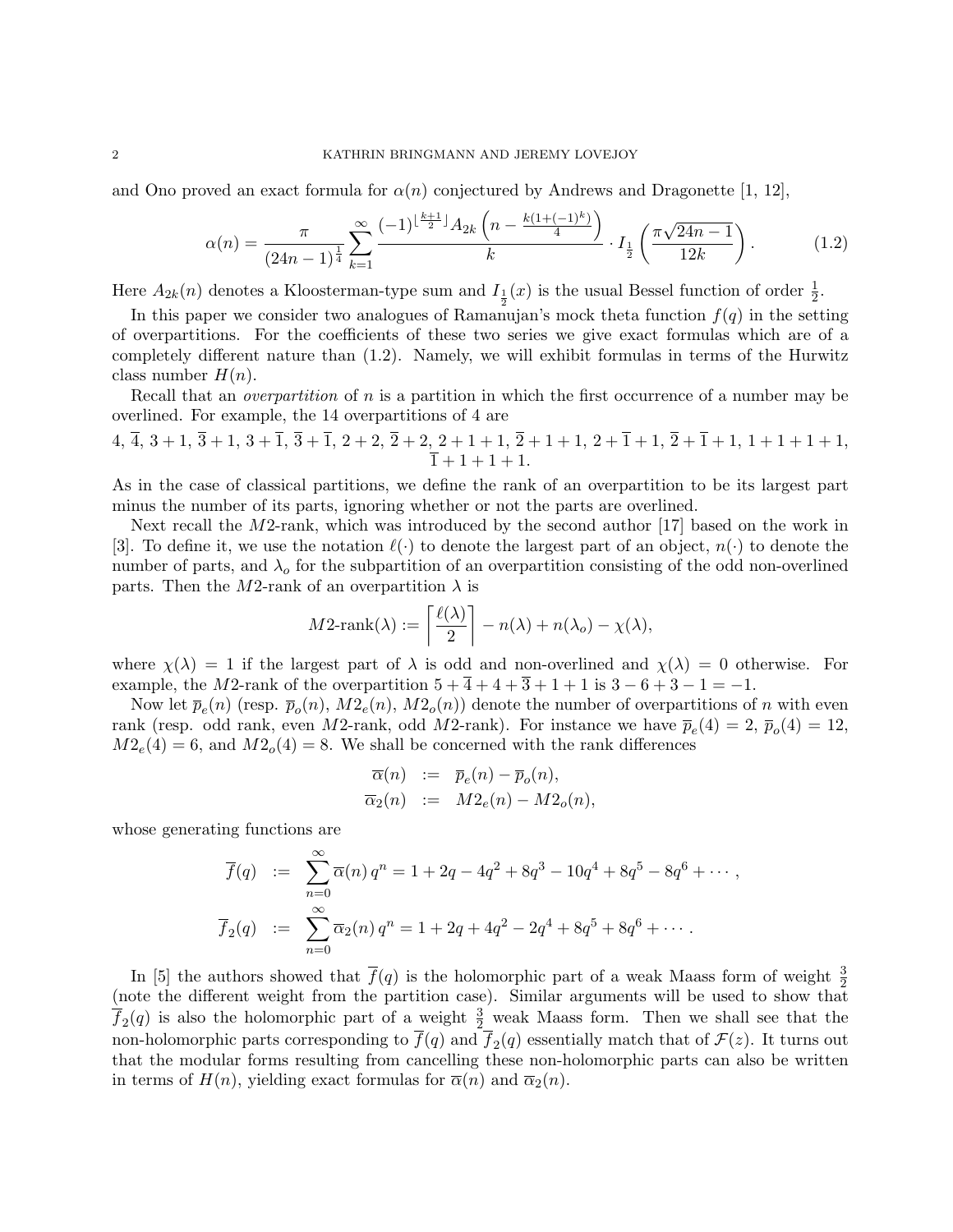We use  $\mathcal{H}(q)$  to denote the generating function for the Hurwitz class numbers (i.e. the holomorphic part of  $\mathcal{F}(z)$ :

$$
\mathcal{H}(q) := -\frac{1}{12} + \sum_{\substack{n \geq 1 \\ n \equiv 0,3 \pmod{4}}} H(n)q^n = -\frac{1}{12} + \frac{1}{3}q^3 + \frac{1}{2}q^4 + q^7 + q^8 + q^{11} + \cdots
$$

### Theorem 1.1. We have

(i)

$$
\overline{f}(-q) = -16\mathcal{H}(q) - \frac{1}{3}\Theta^3(z),
$$

 $(ii)$ 

$$
\overline{f}_2(q) = -8\mathcal{H}(q) + \frac{1}{3}\Theta^3(z).
$$

Now to express the coefficients  $\bar{\alpha}(n)$  and  $\bar{\alpha}_2(n)$  in terms of class numbers, we recall that Gauss proved that if we define  $r(n)$  by

$$
\sum_{n\geq 0} r(n)q^n := \Theta^3(z) = 1 + 6q + 12q^2 + 8q^3 + 6q^4 + \cdots,
$$

then we have

$$
r(n) = \begin{cases} 12H(4n) & \text{if } n \equiv 1, 2 \pmod{4}, \\ 24H(n) & \text{if } n \equiv 3 \pmod{8}, \\ r(n/4) & \text{if } n \equiv 0 \pmod{4}, \\ 0 & \text{if } n \equiv 7 \pmod{8}. \end{cases}
$$
(1.3)

The following formulas are then immediate:

### Corollary 1.2. We have

(i)

$$
(-1)^{n} \overline{\alpha}(n) = \begin{cases} -4H(4n) & \text{if } n \equiv 1, 2 \pmod{4}, \\ -24H(n) & \text{if } n \equiv 3 \pmod{8}, \\ -16H(n) & \text{if } n \equiv 7 \pmod{8}, \\ -16H(n) - \frac{1}{3}r(n/4) & \text{if } n \equiv 0 \pmod{4}. \end{cases}
$$
(1.4)

 $(ii)$ 

$$
\overline{\alpha_2}(n) = \begin{cases}\n4H(4n), & \text{if } n \equiv 1, 2 \pmod{4} \\
0 & \text{if } n \equiv 3 \pmod{8} \\
-8H(n), & \text{if } n \equiv 7 \pmod{8} \\
-8H(n) + \frac{1}{3}r(n/4) & \text{if } n \equiv 0 \pmod{4}.\n\end{cases}
$$
\n(1.5)

Four remarks.

1) Theorem 1.1 further emphasizes the role that rank differences play in linking partitions to automorphic forms which are not classical modular forms. In addition to the mock theta function  $f(q)$ described earlier, we recall that the generating function for the number of partitions into distinct parts with even rank minus the number of partitions into distinct parts with odd rank gives rise to a Maass waveform [2, 11].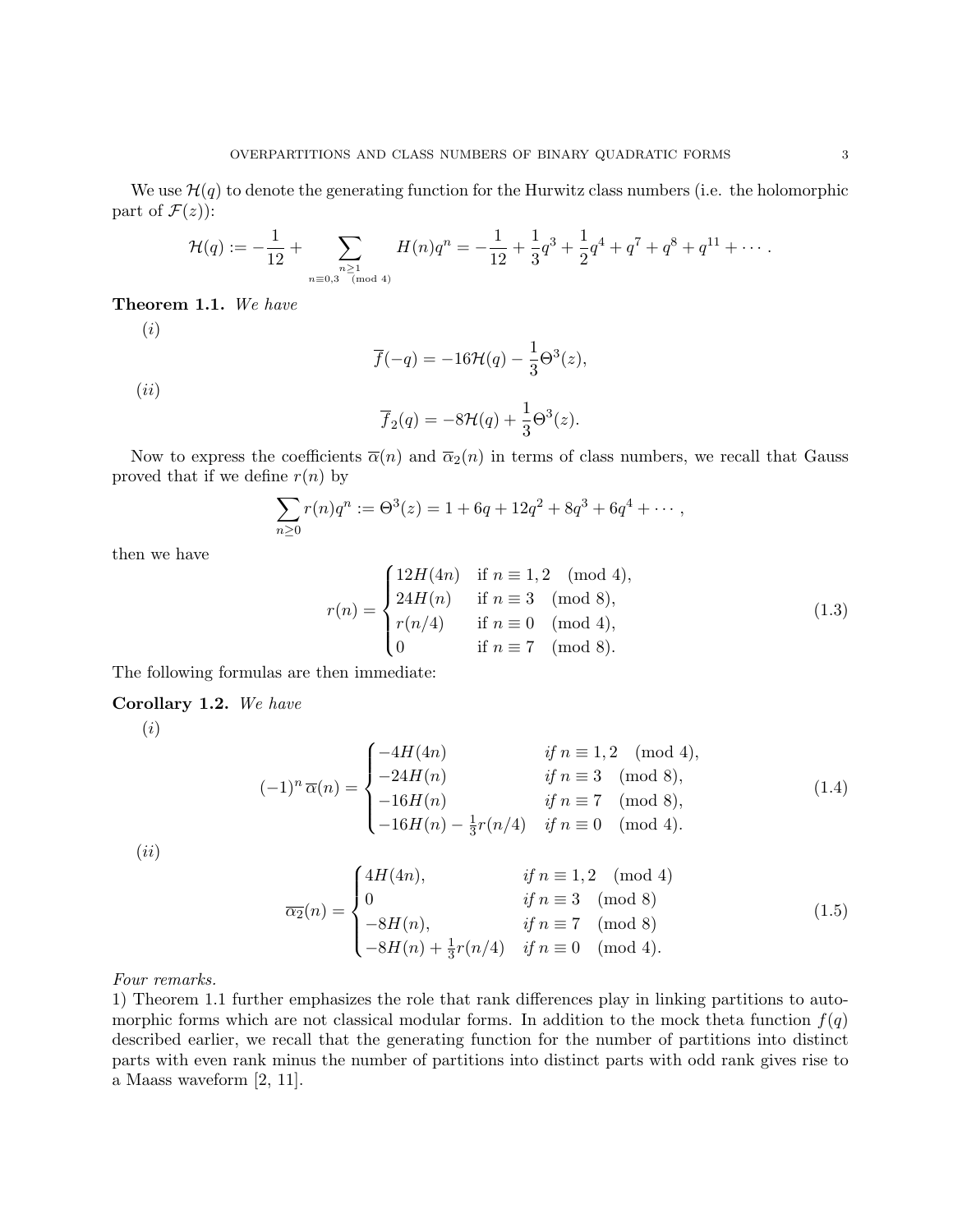2) The method of proof yielding exact formulas for  $\overline{\alpha}(n)$  and  $\overline{\alpha}_2(n)$  is completely different from the one used in  $[6]$  to obtain  $(1.2)$ . In  $[6]$  the authors use Maass-Poincaré series whereas here we employ relations between non-holomorphic parts of weak Maass forms.

3) One obvious application of (1.4) and (1.5) is to use facts about class numbers to learn about rank differences. For example, the above equations imply that  $\bar{\alpha}(n)$  and  $\bar{\alpha}_2(n)$  only grow polynomially (like  $n^k$  where  $1/2 - \epsilon < k < 1/2 + \epsilon$ , to be precise), whereas the coefficients  $\alpha(n)$  grow exponentially. From a combinatorial perspective, there are many surprising consequences. Even before appealing to the vast knowledge about class numbers, there are immediate relations, such as

$$
\overline{p}_e(4n+1) - \overline{p}_o(4n+1) = M2_e(4n+1) - M2_o(4n+1),
$$

which seem rather unlikely given the disparate definitions of Dyson's rank and the M2-rank. 4) It would be interesting to see whether combinatorial properties of overpartitions could be employed to obtain information about class numbers. For example, is there some natural involution on overpartitions which changes the parity of the rank (or  $M2$ -rank) but which is not defined on a subset whose size clearly corresponds to class numbers?

In Corollaries 1.3 and 1.4 below we give a brief indication of what can be said about overpartitions by combining class number formulas with (1.4) and (1.5). Corollary 1.3 contains some exact formulas at  $p^{2k}$  and  $2p^{2k}$ , while Corollary 1.4 gives a couple of congruences in arithmetic progressions whose members are highly divisible by powers of 4. We state these for  $\overline{f}(q)$ , but similar statements hold for  $f_2(q)$ , and of course these are just a few among endless possibilities.

**Corollary 1.3.** If p is an odd prime, then we have

$$
\overline{p}_e(p^{2k}) - \overline{p}_o(p^{2k}) = \begin{cases} 2p^k, & p \equiv 1 \pmod{4}, \\ \frac{2p^k(p+1)-4}{p-1}, & p \equiv 3 \pmod{4}, \end{cases}
$$
(1.6)

$$
\overline{p}_e(2p^{2k}) - \overline{p}_o(2p^{2k}) = \begin{cases}\n-4p^k, & p \equiv 1,3 \pmod{8}, \\
\frac{-4p^k(p+1)+8}{p-1}, & p \equiv 5,7 \pmod{8}.\n\end{cases}
$$
\n(1.7)

Corollary 1.4. We have the following congruences:

(i) For any  $a \geq 1$ ,  $n \geq 0$ , and  $t = 1$  or 2, we have

$$
\overline{p}_e(4^{a+1}n + t4^a) \equiv \overline{p}_o(4^{a+1}n + t4^a) \pmod{2^{a+2} - 3}.
$$

(*ii*) For any  $a \ge 1$  and  $n \ge 0$ , we have

$$
\overline{p}_e(2 \cdot 4^{a+1}n + 3 \cdot 4^a) \equiv \overline{p}_o(2 \cdot 4^{a+1}n + 3 \cdot 4^a) \pmod{2^{a+1} - 1}.
$$

For example, if we take  $a = 4$  and  $t = 1$  in (i) of Corollary 1.4, then we obtain

$$
\overline{p}_e(1024n + 256) \equiv \overline{p}_o(1024n + 256) \pmod{61}.
$$

Another application is to relate overpartition rank differences to other partition-theoretic functions which have connections to class numbers. To give one example, using work of Ono and Sze [19] we may deduce the following:

**Corollary 1.5.** Let  $C_4(n)$  denote the number of partitions of n which are 4-cores. If  $8n + 5$  is square-free, then we have

$$
8C_4(n) = \bar{p}_e(8n+5) - \bar{p}_o(8n+5)
$$
  
=  $M2_e(8n+5) - M2_o(8n+5)$ . (1.8)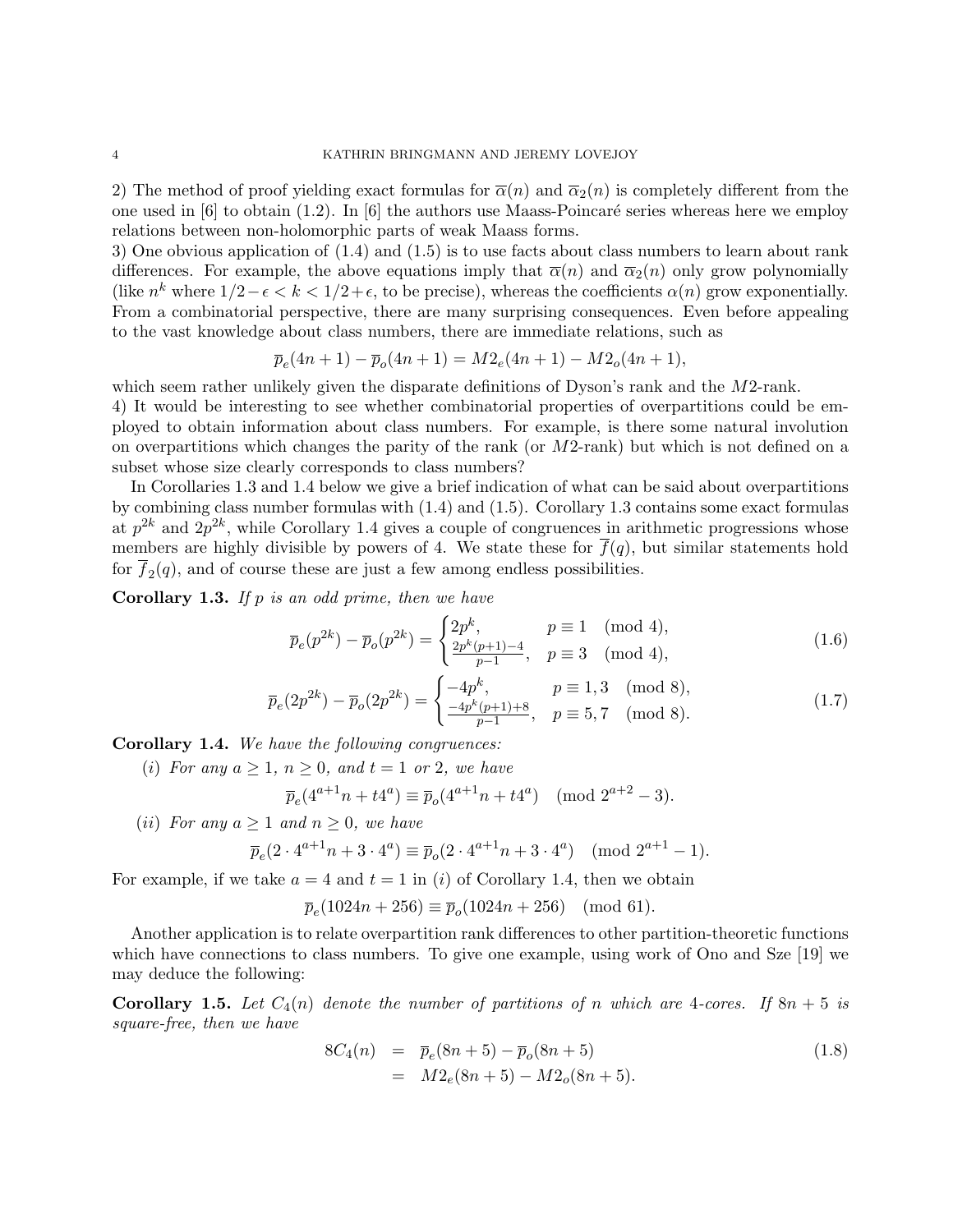Thus all of the congruences and identities for  $C_4(n)$  in [19] apply to  $\bar{p}_e(8n+5) - \bar{p}_o(8n+5)$  and  $M2_e(8n+5) - M2_o(8n+5)$  as well.

As a final application of Theorem 1.1, we use known generating functions for  $f(q)$ ,  $f_2(q)$ , and class numbers to deduce q-series identities. We give four examples.

# Corollary 1.6. We have

(i)

$$
\frac{4}{\Theta(z+1/2)}\sum_{n\in\mathbb{Z}}\frac{(-1)^n q^{n^2+n}}{(1+q^n)^2} - \frac{8}{\Theta(z)}\sum_{n\geq 0}\frac{n q^{n^2} (1-q^{2n})}{(1+q^{2n})} = \Theta^3(z+1/2),\tag{1.9}
$$

$$
(ii)
$$

$$
\frac{4}{\Theta(z+1/2)}\sum_{n\in\mathbb{Z}}\frac{(-1)^n q^{n^2+2n}}{(1+q^{2n})^2} + 4\prod_{n=1}^{\infty}\frac{(1-q^{4n-2})}{(1-q^{4n})}\sum_{n\geq 0}\frac{q^{n^2+3n+1}}{(1-q^{2n+1})^2} = \Theta^3(z),\tag{1.10}
$$

 $(iii)$ 

$$
\frac{4}{\Theta(z)} \sum_{n \in \mathbb{Z}} \frac{(-1)^n q^{n^2 + n}}{(1 + (-q)^n)^2} - \frac{8}{\Theta(z + 1/2)} \sum_{n \in \mathbb{Z}} \frac{(-1)^n q^{n^2 + 2n}}{(1 + q^{2n})^2} = -\Theta^3(z),\tag{1.11}
$$

 $(iv)$ 

$$
\frac{1}{\Theta(z)} \sum_{n \in \mathbb{Z}} \frac{(-1)^n q^{n^2 + n}}{(1 + (-q)^n)^2} + \frac{1}{\Theta(z + 1/2)} \sum_{n \in \mathbb{Z}} \frac{(-1)^n q^{n^2 + 2n}}{(1 + q^{2n})^2} = -6\mathcal{H}(q). \tag{1.12}
$$

# 2. weak Maass forms and the proof of Theorem 1.1

Here we prove Theorem 1.1. Let us first recall the notion of a weak Maass form. If  $k \in \frac{1}{2}$  $\frac{1}{2}\mathbb{Z}\setminus\mathbb{Z},$  $z = x + iy$  with  $x, y \in \mathbb{R}$ , then the weight k hyperbolic Laplacian is given by

$$
\Delta_k := -y^2 \left( \frac{\partial^2}{\partial x^2} + \frac{\partial^2}{\partial y^2} \right) + iky \left( \frac{\partial}{\partial x} + i \frac{\partial}{\partial y} \right). \tag{2.1}
$$

If v is odd, then define  $\epsilon_v$  by

$$
\epsilon_v := \begin{cases} 1 & \text{if } v \equiv 1 \pmod{4}, \\ i & \text{if } v \equiv 3 \pmod{4}. \end{cases}
$$
 (2.2)

Moreover we let  $\chi$  be a Dirichlet character. A *(harmonic) weak Maass form of weight k with* Nebentypus  $\chi$  on a subgroup  $\Gamma \subset \Gamma_0(4)$  is any smooth function  $g : \mathbb{H} \to \mathbb{C}$  satisfying the following:

(1) For all  $A = \begin{pmatrix} a & b \\ c & d \end{pmatrix} \in \Gamma$  and all  $z \in \mathbb{H}$ , we have

$$
g(Az) = \left(\frac{c}{d}\right) \epsilon_d^{-2k} \chi(d) \left( cz + d \right)^k g(z).
$$

(2) We have that  $\Delta_k g = 0$ .

(3) The function  $g(z)$  has at most linear exponential growth at all the cusps of Γ.

In [5] the authors related  $\bar{f}(q)$  to a weak Maass form. To be more precise, define the function

$$
\overline{\mathcal{M}}(z) := \overline{f}(q) - \overline{\mathcal{N}}(z),
$$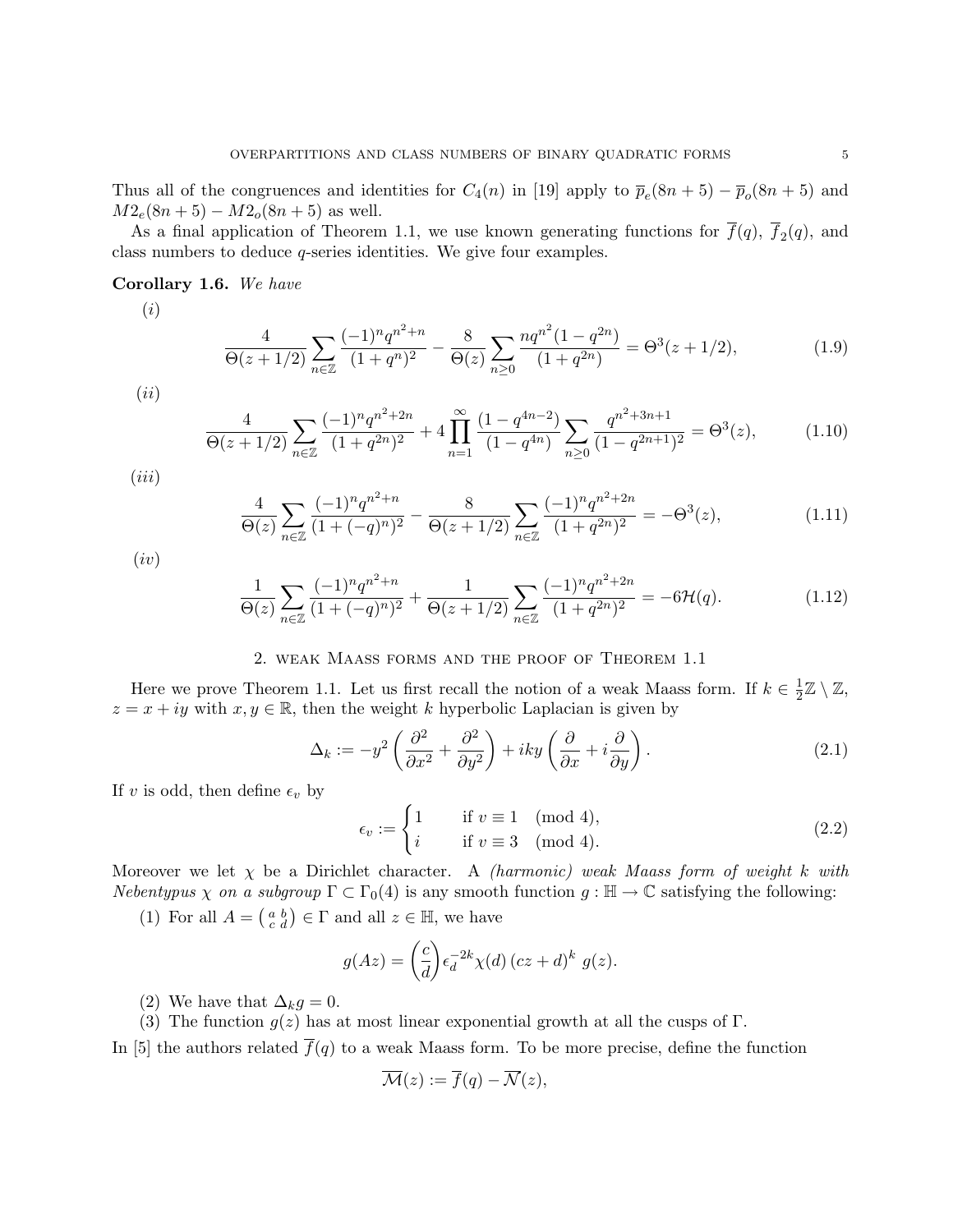with

$$
\overline{\mathcal{N}}(z) := \frac{\sqrt{2}}{\pi i} \int_{-\overline{z}}^{i\infty} \frac{\Theta(\tau + \frac{1}{2})}{\left(-i(\tau + z)\right)^{\frac{3}{2}}} d\tau.
$$

Then the function  $\overline{\mathcal{M}}(z)$  is a weak Maass form of weight  $\frac{3}{2}$  on  $\Gamma_0(16)$ . (If no mention is made of the Nebentypus, then it is trivial.) We have a similar result for the function  $f_2(q)$ . For this we let

$$
\overline{\mathcal{M}}_2(z) := \overline{f}_2(q) - \overline{\mathcal{N}}_2(z),
$$

where

$$
\overline{\mathcal{N}}_2(z) := -\frac{i}{\sqrt{2}\pi} \int_{-\overline{z}}^{i\infty} \frac{\Theta(\tau)}{\left(-i(\tau+z)\right)^{\frac{3}{2}}} d\tau.
$$

We show

**Theorem 2.1.** The function  $\overline{\mathcal{M}}_2(z)$  is a weak Maass form of weight  $\frac{3}{2}$  on  $\Gamma_0(16)$ .

Idea of proof of Theorem 2.1. The proof is quite similar to the case of  $\mathcal{M}(z)$  treated in [5]. From [17] and the Watson-Whipple transformation, we have that

$$
\overline{f}_2(q) = \frac{4}{\Theta(z + \frac{1}{2})} \sum_{n \in \mathbb{Z}} \frac{(-1)^n q^{n^2 + 2n}}{(1 + q^{2n})^2}.
$$
\n(2.3)

.

Next define the function

$$
\overline{M}_{2,r}(z) = \overline{M}_{2,r}(q) := \frac{4}{\Theta(z + \frac{1}{2})} \sum_{n \in \mathbb{Z}} \frac{(-1)^{n+1} q^{n^2}}{1 + e^{2\pi ir} q^{2n}}.
$$

This function is related to  $f_2(q)$  via

$$
\overline{f}_2(q) = \frac{1}{2\pi i} \frac{\partial}{\partial r} \left( \overline{M}_{2,r}(q) \right) \Big|_{r=0}
$$

One first determines a transformation law of  $\overline{M}_{2,r}(q)$  under inversion. Let

$$
\eta(z) := q^{1/24} \prod_{n=1}^{\infty} (1 - q^n)
$$

be the Dedekind  $\eta$ -function.

Lemma 2.2. We have

$$
\overline{M}_{2,r}\left(-\frac{1}{z}\right) = -\sqrt{2}i(-iz)^{\frac{1}{2}}\overline{O}_{2,-irz}(z) - 4\sqrt{2}(-iz)^{-\frac{1}{2}}I_r(z),
$$

where

$$
\overline{O}_{2,r}(z) := \frac{\eta(4z)}{\eta^2(8z)} \sum_{\substack{m \in \mathbb{Z} \\ m \text{ odd}}} \frac{q^{\frac{m^2}{2}}}{1 - e^{\pi ir} q^{2m}},
$$

$$
I_r(z) := \int_{\mathbb{R}} \frac{e^{-\frac{2\pi i x^2}{z}}}{1 - e^{2\pi ir - \frac{4\pi ix}{z}}} dx.
$$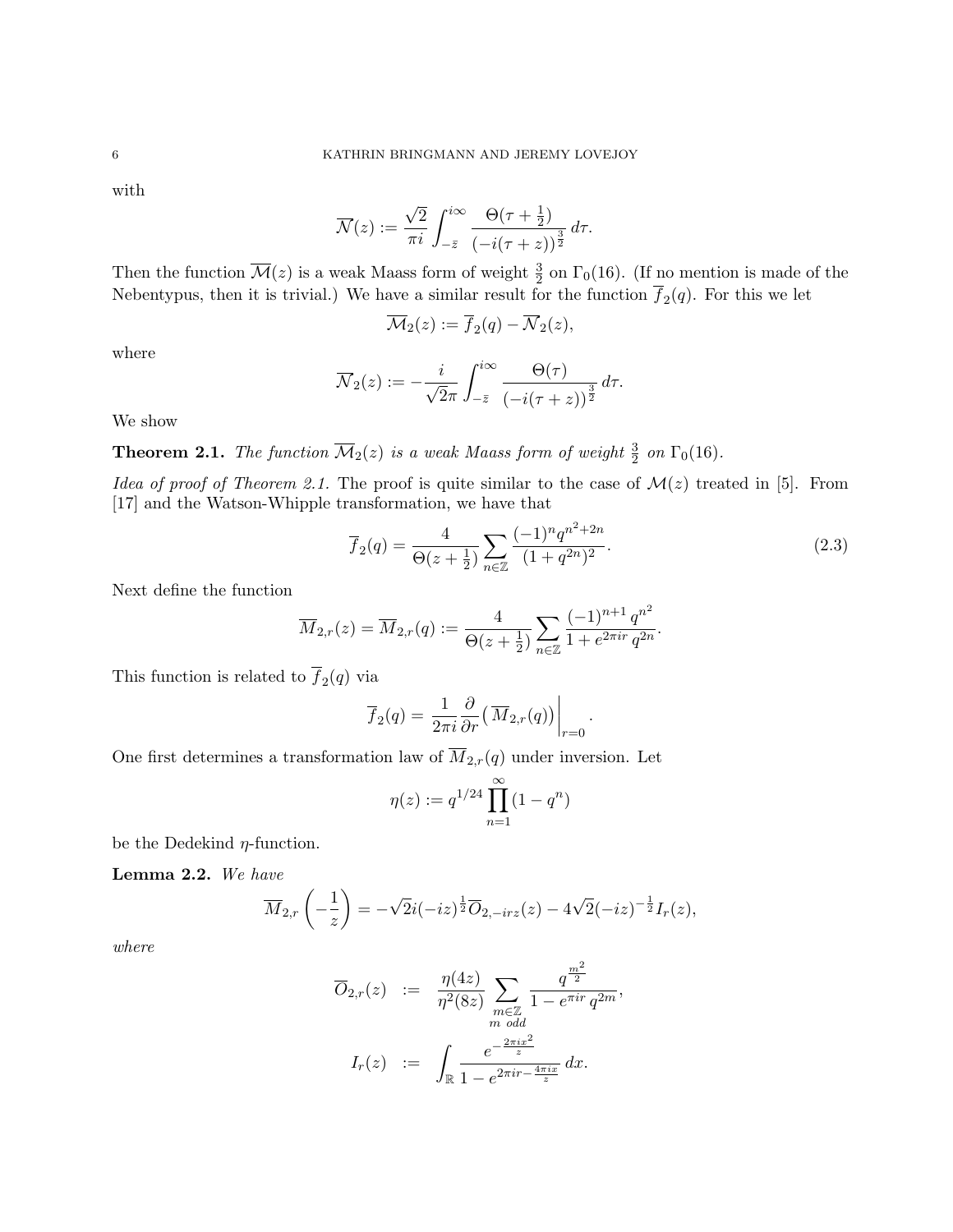Now let

$$
I(z) := \frac{1}{2\pi i} \frac{\partial}{\partial r} \left( I_r(z) \right) \Big|_{r=0}
$$

.

We relate  $I(z)$  to a theta integral. As in [7] or [5], one can prove:

Lemma 2.3. We have

$$
I(z) = \frac{z^2}{8\sqrt{2}\pi} \int_0^\infty \frac{\Theta\left(\frac{iu}{4}\right)}{\left(-i\left(iu+z\right)\right)^{\frac{3}{2}}} du.
$$

Differentiating Lemma 2.2 and using Lemma 2.3 yields

Lemma 2.4. We have

$$
\overline{f}_2\left(-\frac{1}{z}\right) = -\frac{(-iz)^{\frac{3}{2}}}{\sqrt{2}}\overline{O}_2\left(\frac{z}{8}\right) + \frac{(-iz)^{\frac{3}{2}}}{4}\int_0^\infty \frac{\Theta\left(\frac{iu}{4}\right)}{(-i(iu+z))} du,
$$

where

$$
\overline{O}_2(z) := \frac{\eta(4z)}{\eta^2(8z)} \sum_{\substack{m \in \mathbb{Z} \\ m \text{ odd}}} \frac{q^{\frac{m^2}{2} + 2m}}{(1 - q^{2m})^2}.
$$

It is not hard to see that  $\mathcal{N}_2(z)$  introduces the same error integral as  $f_2(q)$  under inversion. Now one can finish the proof as in [6].

We next turn to the proof of Theorem 1.1. For this define the function

$$
\overline{g}(z) := \overline{f}(-q) + 16\mathcal{H}(z).
$$

We must show that  $\overline{g}(z) = -\frac{1}{3}\Theta^3(z)$ .

We start by showing that  $\overline{g}(z)$  is a weakly holomorphic modular form on  $\Gamma_0(16)$ . For this we compute that  $\overline{\mathcal{M}}(z+\frac{1}{2})$  $\frac{1}{2}$ ) is a weak Maass form of weight  $\frac{3}{2}$  on  $\Gamma_0(16)$  whose holomorphic part is given by  $\overline{f}(-q)$ . Thus  $\overline{g}(z)$  is the holomorphic part of the weak Maass form  $\overline{\mathcal{M}}(z + \frac{1}{2})$  $(\frac{1}{2}) + 16\mathcal{F}(z).$ We now check that this weak Maass form doesn't have a non-holomorphic part. Indeed, the nonholomorphic part of  $\overline{\mathcal{M}}(z+\frac{1}{2})$  $(\frac{1}{2})$  is given by

$$
\frac{-\sqrt{2}}{\pi i} \int_{-\bar{z}}^{i\infty} \frac{\Theta(\tau)}{\left(-i\left(\tau+z\right)\right)^{\frac{3}{2}}} d\tau. \tag{2.4}
$$

This agrees with the non-holomorphic part of  $-16\mathcal{F}(z)$ .

We next claim that  $\bar{g}(z)$  is actually a holomorphic modular form. It is known (see [13, Prop 1.2.4], for example) that if the coefficients of a weakly holomorphic modular form grow at most polynomially, then it is a holomorphic modular form. To take advantage of this fact in the case of  $\overline{g}(z)$ , we multiply by  $\Theta(z)$ . Then we have

$$
\overline{g}(z)\Theta(z) = 4\sum_{n\in\mathbb{Z}} \frac{(-1)^n q^{n^2+n}}{(1+(-q)^n)^2} + 16\mathcal{H}(z)\Theta(z),\tag{2.5}
$$

the first term on the right hand side following from the generating function [5]

$$
\overline{f}(q) = \frac{4}{\Theta(z+1/2)} \sum_{n \in \mathbb{Z}} \frac{(-1)^n q^{n^2+n}}{(1+q^n)^2}.
$$
\n(2.6)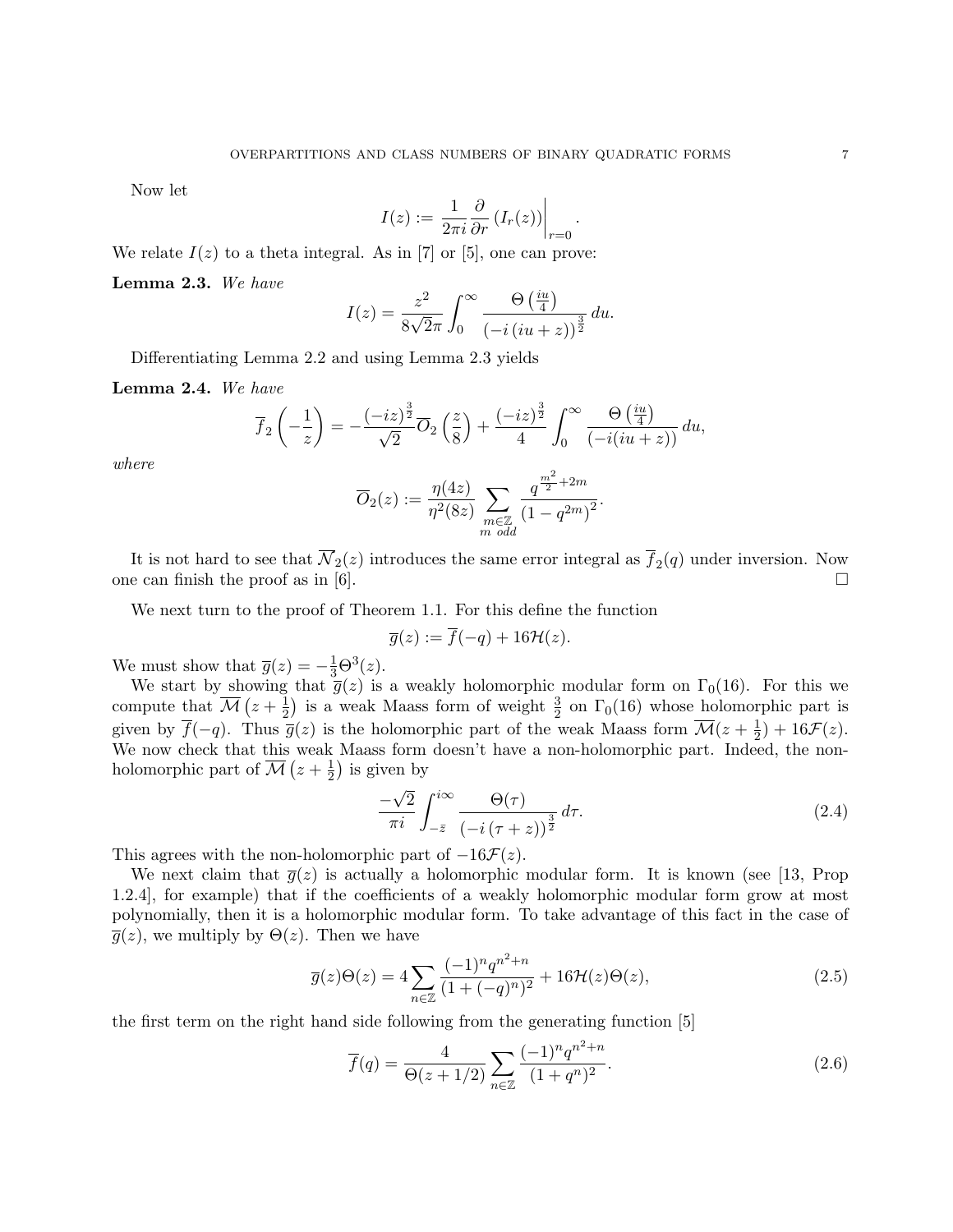Now the coefficients in this first term of (2.5) can be expressed in terms of sum-of-divisor functions, and hence grow at most polynomially. Moreover, it is well-known that the Hurwitz class numbers grow polynomially, thus so do the coefficients in the product of  $\mathcal{H}(z)$  and  $\Theta(z)$ .

Hence we have that  $\overline{g}(z)\Theta(z)$  is a holomorphic modular form of weight 2 on  $\Gamma_0(16)$ . To show that it is equal to  $\frac{-1}{3}\Theta^4(z)$  we compute that the q-expansions agree up to  $q^4$ . This then completes the proof of part (i) of Theorem 1.1.

The proof of part  $(ii)$  is essentially the same. There we use Theorem 2.1 to cancel the nonholomorphic parts of  $\mathcal{M}_2(z)$  and  $\mathcal{F}(z)$ , and for the polynomial growth we appeal to the generating function for the  $M2$ -rank  $(2.3)$ .

#### 3. Sketches of proofs of the corollaries

Proof of Corollary 1.3 and 1.4. These are simple calculations using Corollary 1.2, equation and the following fact [10, p.273]: If  $-n = Df^2$  where D is a fundamental discriminant, then

$$
H(n) = \frac{h(D)}{w(D)} \sum_{d|f} \mu(d) \left(\frac{D}{d}\right) \sigma_1(f/d). \tag{3.1}
$$

Here  $h(D)$  is the class number of  $\mathbb{Q}(\sqrt{D})$ re  $h(D)$  is the class number of  $\mathbb{Q}(\sqrt{D})$ ,  $w(D)$  is half the number of units in the ring of integers of  $\mathbb{Q}(\sqrt{D})$ ,  $\sigma_1(n)$  is the sum of the divisors of n, and  $\mu(n)$  is the Möbius function.

*Proof of Corollary 1.5.* It is shown in [19] that if  $8n + 5$  is square-free, then

$$
C_4(n) = \frac{1}{2}h(-32n - 20).
$$

Invoking (3.1) shows that in this case

$$
\overline{p}_e(8n+5) - \overline{p}_o(8n+5) = 4h(-32n - 20),
$$

thus establishing  $(1.8)$ .

*Proof of Corollary 1.6.* Kronecker [16], Mordell [18], and others have given nice generating functions involving certain class numbers  $F(n)$  and  $G(n)$ . The definitions of these class numbers are not important here, only that  $H(n) = G(n) - F(n)$  and  $r(n) = 24F(n) - 12G(n)$ . Thus we may recast the main theorem in terms of these class numbers,

$$
\overline{f}(q) = -16 \sum_{n \ge 0} F(n)(-q)^n + \Theta^3(z + 1/2)
$$

and

$$
\overline{f}_2(q) = -8 \sum_{n \ge 0} F(n)q^n + \Theta^3(z).
$$

Then (1.9) follows from (2.6) and Mordell's generating function for  $F(n)$  [18], while (1.10) follows from  $(2.3)$  and Kronecker's generating function for  $F(n)$  [16, Eq. (XI)]. Equations (1.11) and (1.12) follow from Theorem 1.1 and equations  $(2.6)$  and  $(2.3)$ .